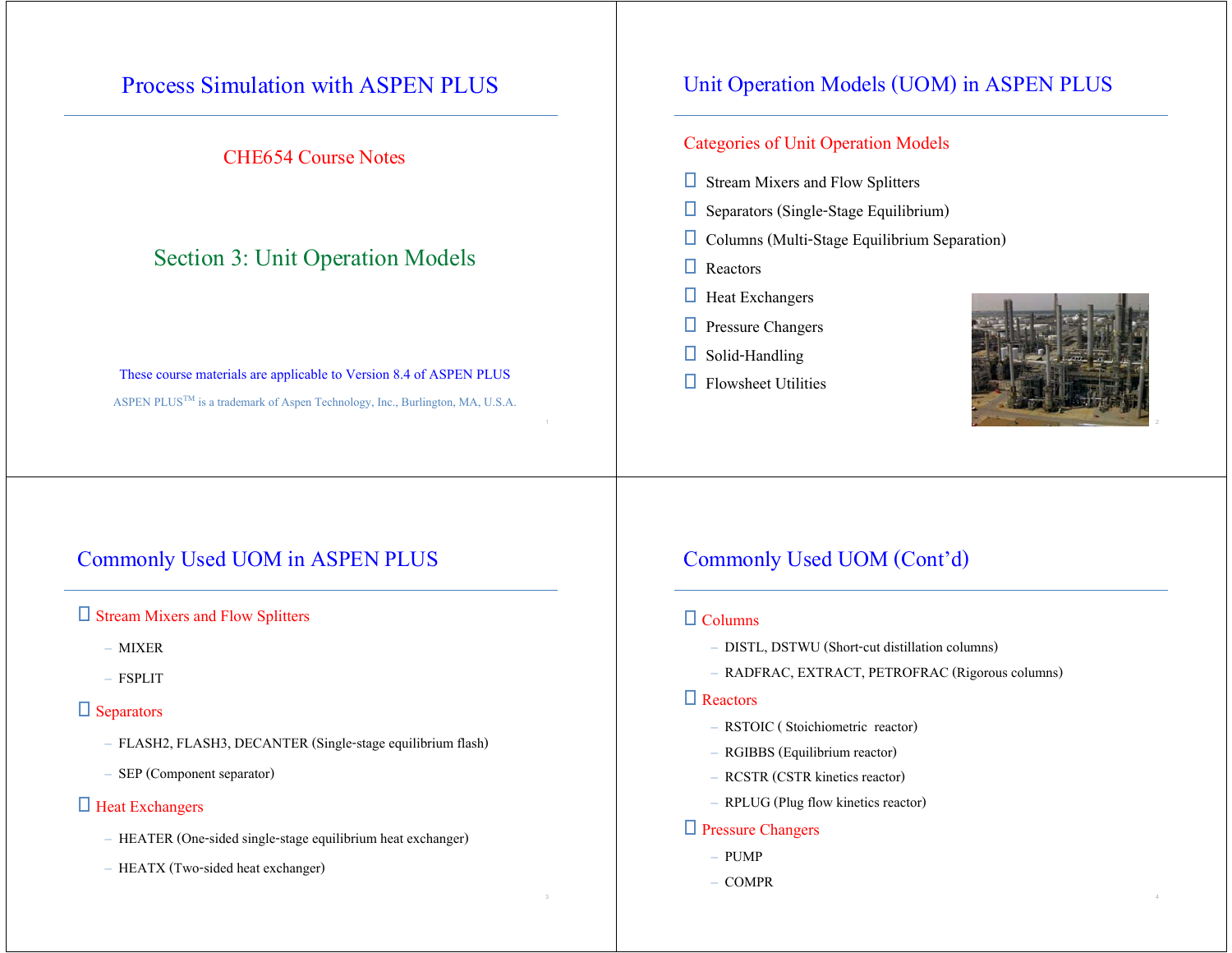### Stream Mixers and Flow Splitters



#### MIXER and FSPLIT



### MIXER: General Mixer



- $\Box$  Used to mix 2 or more material streams
- $\Box$  Outlet conditions are determined by an adiabatic flash (Q=0) and an outlet pressure equal to the minimum of the inlet stream pressures .
- $\Box$  Can be used to add Heat or Work streams as well

### FSPLIT: Flow Splitter



- $\Box$  Used to simulate flow splitters and purges
- $\Box$  Compositions, temperatures, pressures, and other intensive properties are the same as for the inlet stream.
- $\Box$  Flow specifications in terms of split fractions are given for the outlet streams.

 $\Box$  Can be used to split Heat or Work streams as well

#### Separators

# FLASH2, FLASH3, DECANER, and SEP



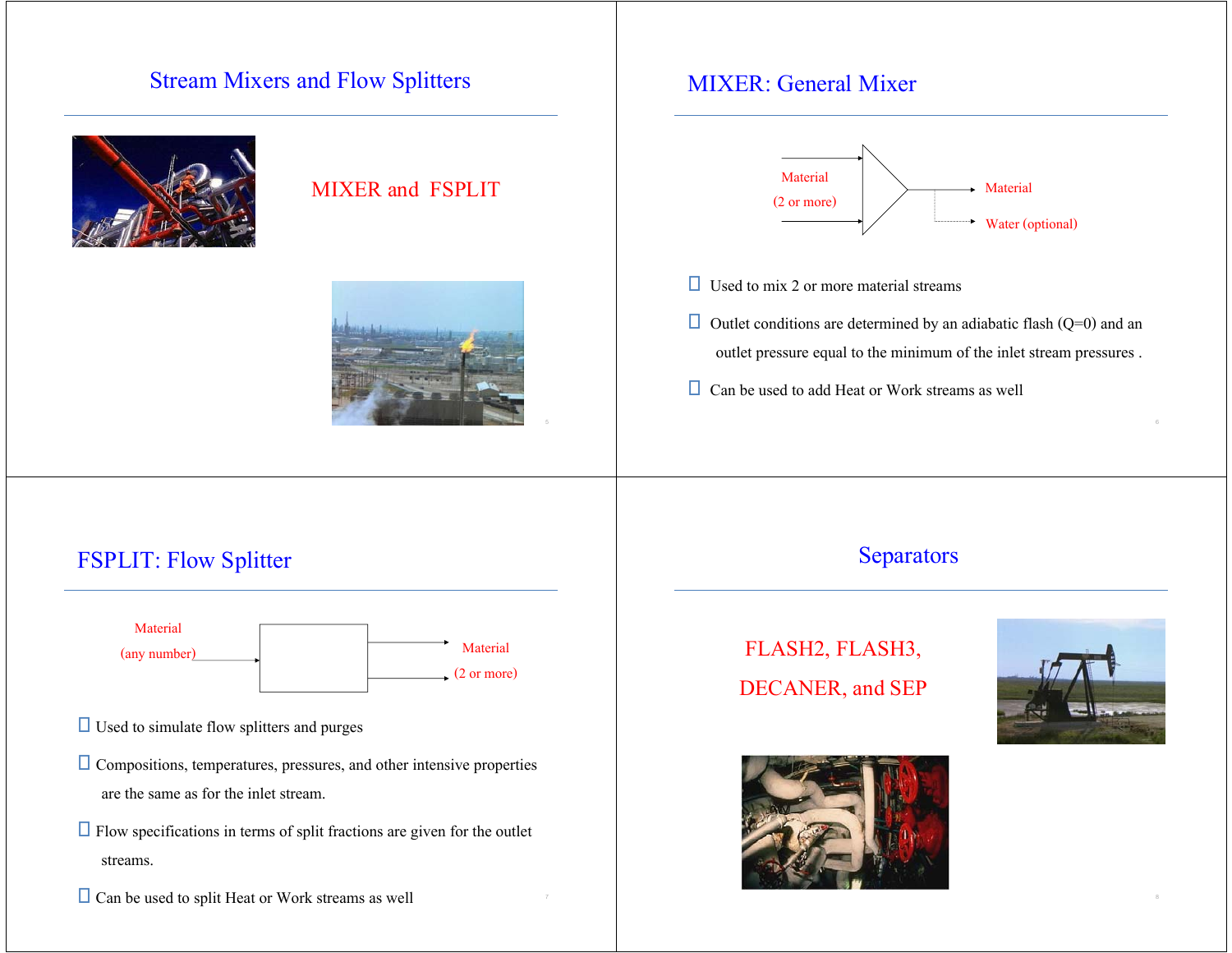# FLASH2, FLASH3, DECANTER

- $\Box$  Used to calculate the thermodynamic state of a stream due to a
	- phase equilibrium process
	- $\square$  Specify the outlet condition of the block with a combination of 2
	- from the list: Temperature, Pressure, Vapor Fraction, Heat Duty.
	- (Vfrac and Q combination is not allowed)
	- Vapor Fraction is not available in DECANTER.
- Rigorous 1, 2, or 3-phase equilibrium calculations may be performed.
- $\Box$  Basically, the 3 models differ in the number of the outlet streams and the default phase calculations.
	- Defaults: FLASH2 is 2-phase (vapor-liquid), FLASH3 is 3-phase (vapor-liquid-liquid), DECANTER is 2-phase (liquid-liquid)

# FLASH2 (Two-Outlet Flash)



- $\Box$  Used to simulate vapor-liquid equilibrium stages, such as flashes, evaporators, knockout drums.
- $\Box$  Liquid entrainment in vapor may be specified.

# FLASH3 (Three-Outlet Flash)



 $\Box$  Used to simulate single-stage flashes, decanters, and L-L extraction

 $\Box$  Liquid entrainment in vapor may be specified.

# DECANTER (Liquid-Liquid Flash)



- $\Box$  Used to simulate single-stage decanters or L-L extraction in which 2 liquid phases are present.
- $\Box$  Liquid-liquid distribution coefficients (KLL) will be calculated based on the base property method (must ensure the property method can predict two liquid phases).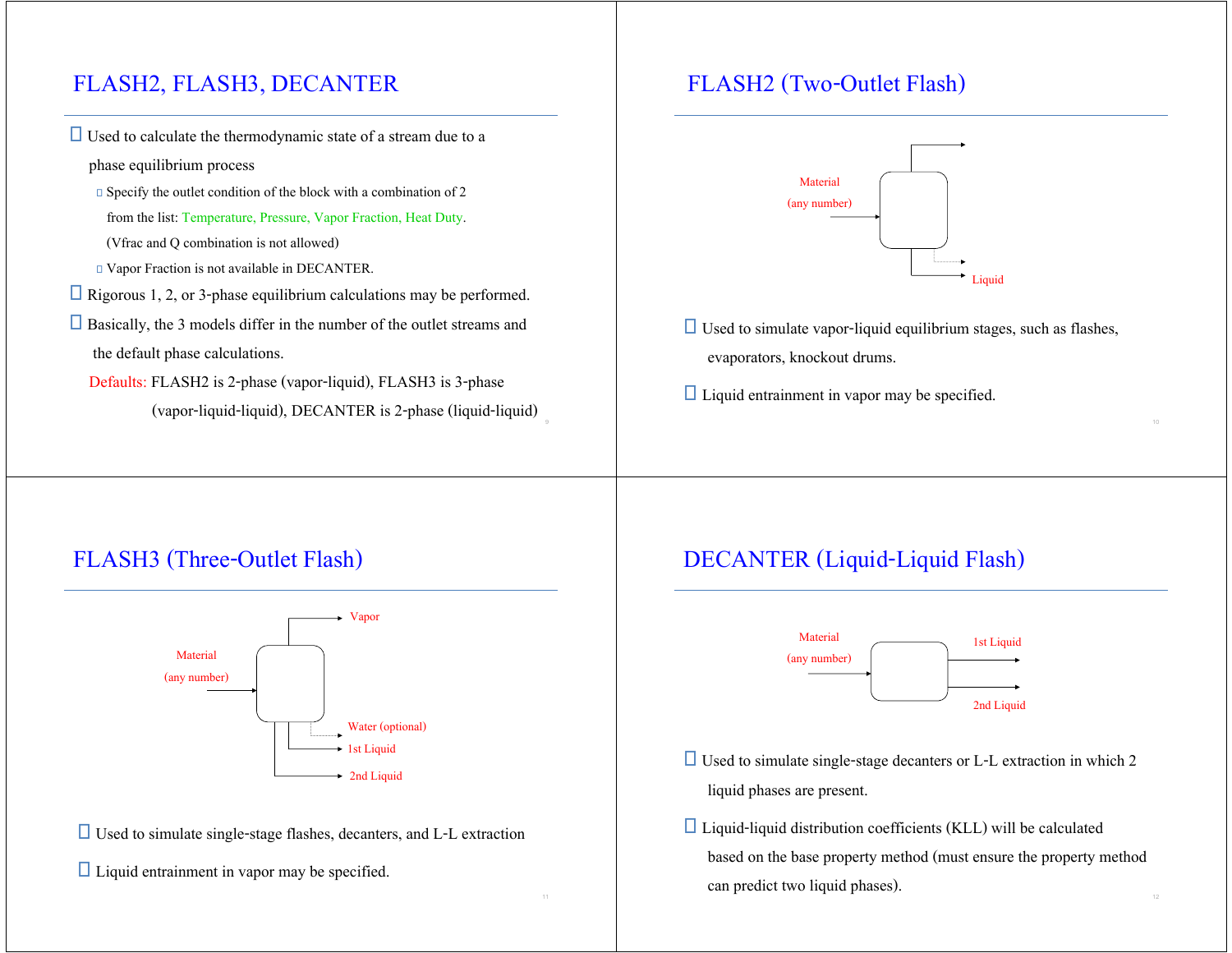## SEP (Component Separator)



- $\Box$  Used to simulate separation of chemical components in which the details of separation are not important or unknown
- $\Box$  Specifications are given for the distribution of components in the outlet streams in terms of fractions or flows
- $\Box$  One outlet stream is left unspecified.
- $\Box$  Non-isothermal separations may be specified by supplying flash conditions for each outlet stream.



#### Water-Organics Equilibrium Problem in A+



#### Simulation Results: Water-Organics Equilibrium

- $\Box$  Did you see a phase split in the liquid at the given condition?
- $\Box$  Did the DECANTER and FLASH3 give the same results (compositions in Liquid 1 and Liquid 2)?

#### $\Box$  Mole fractions in <u>Liquid 1</u> and <u>Liquid 2</u>:

| Water    | 0.012 | 0.498 |
|----------|-------|-------|
| Methanol | 0.036 | 0.234 |
| Ethanol  | 0.062 | 0.220 |
| Benzene  | 0.438 | 0.028 |
| Toluene  | 0.453 | 0.020 |
|          |       |       |

Overhead T in SEP = 152.4 °F Bottoms T in SEP = 175.8 °F

 $25^{\circ}$ C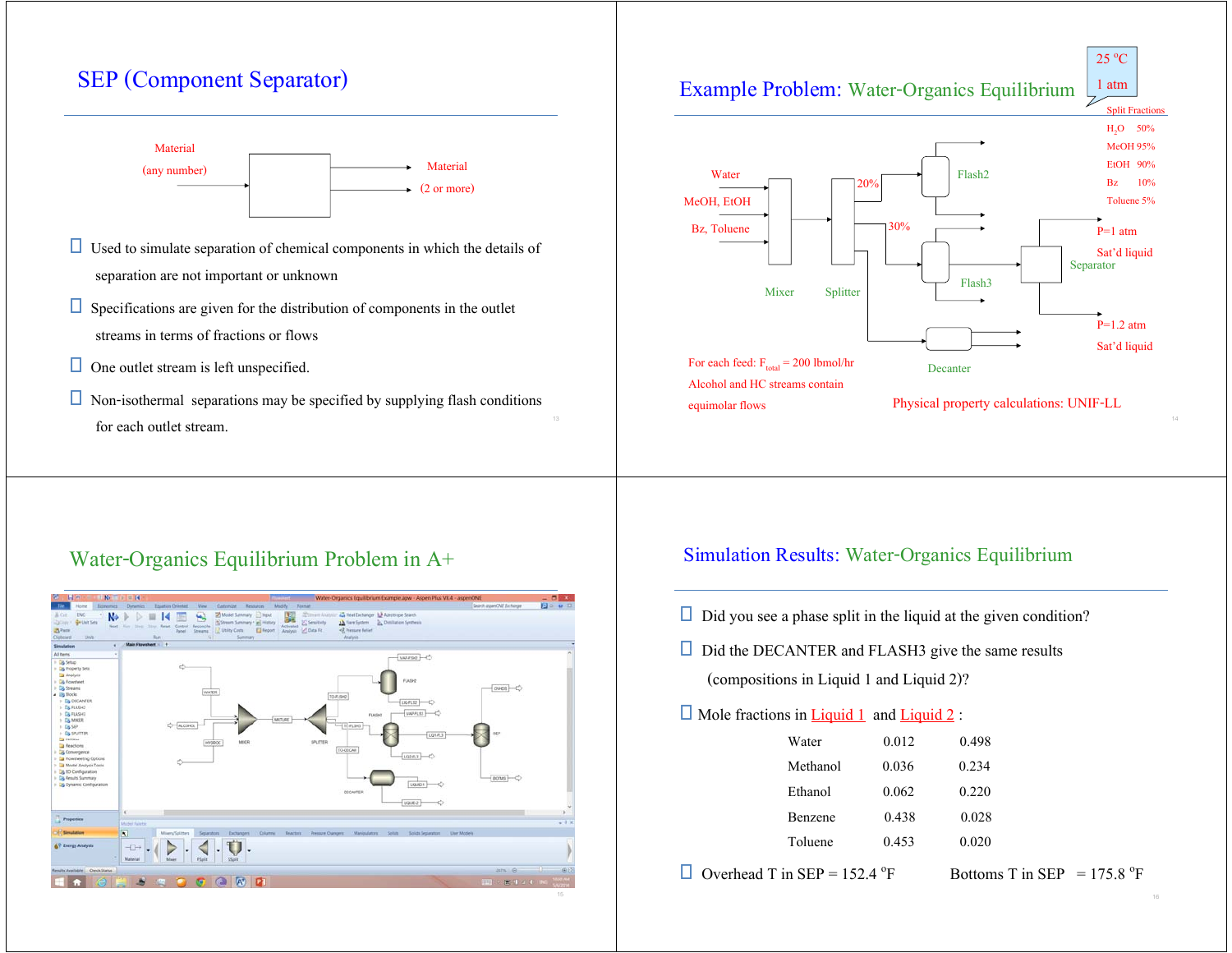### Heat Exchangers

#### HEATER and HEATX



### HEATER (One-Stream Heater/Cooler)



- □ Same required input and underlying model as FLASH2, FLASH3, and DECANTER, except it produces only 1 product stream
- $\Box$  Heater performs these types of single phase or multiphase calculations:
	- Bubble or dew point calculations
	- Add or remove any amount of user specified heat duty
	- Match degrees of superheating or subcooling
	- Determine heating or cooling duty required to achieve a certain vapor fraction

### HEATER (Cont'd)

#### □ You can use HEATER to model:

- Heaters or coolers (one side of a heat exchanger)
- Valves when you know the pressure drop
- Pumps and compressors whenever you do not need work-related results
- $\Box$  You can also use Heater to set or change the thermodynamic condition of a stream.

### HEATX (Two-Stream Heat Exchanger)



 $\Box$  Used to perform rating calculations of a two-stream heat exchanger

**Flow can be cocurrent or countercurrent.** 

 $\Box$  Based on the standard heat transfer equation:

 $Q = U \cdot A \cdot F \cdot \Delta T_{lm}$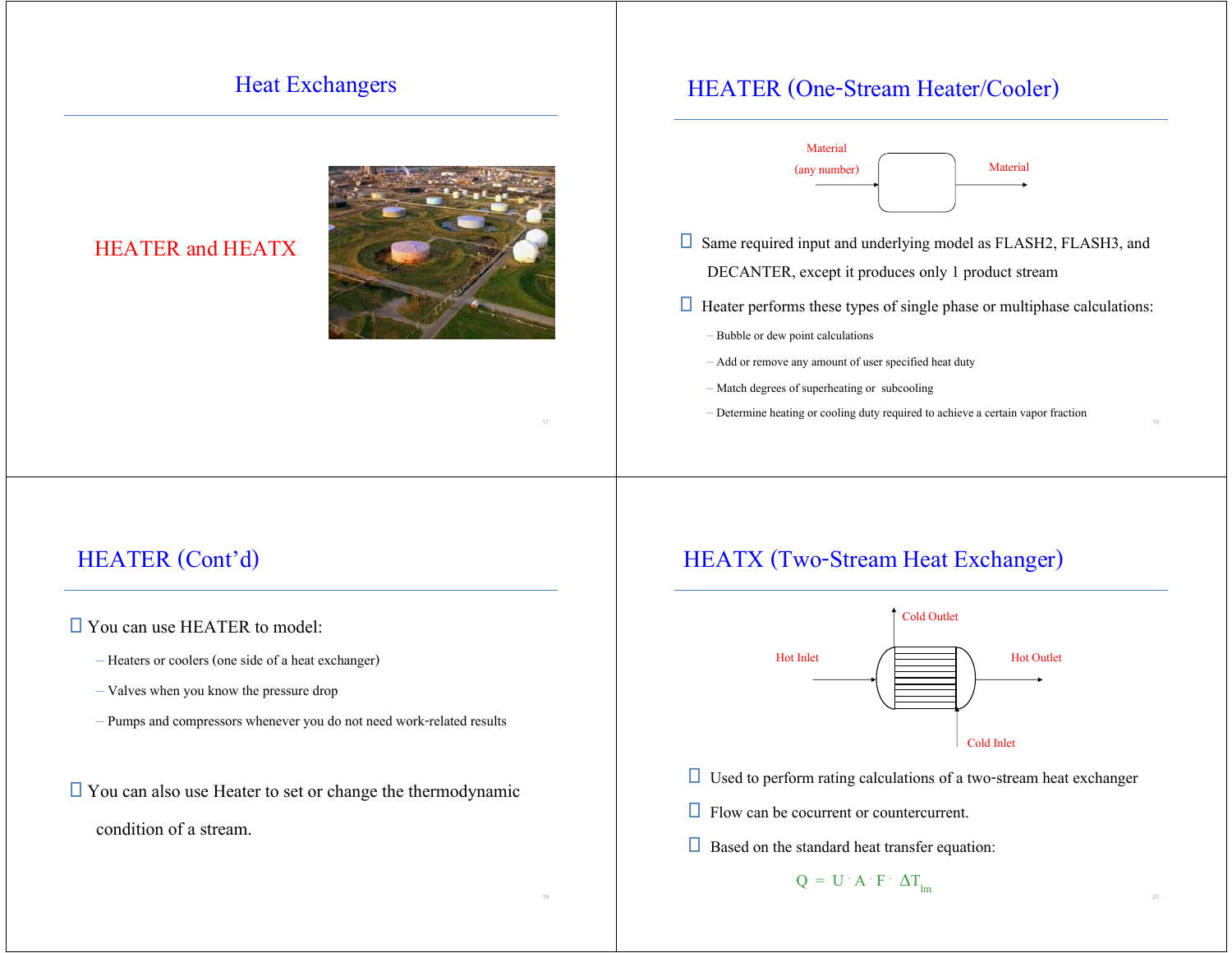# HEATX (Cont'd)

where F is LMTD correction factor (to account for deviation from pure countercurrent flow)

#### $\Box$  There are 5 calculation modes:

| 1. Shortcut            |
|------------------------|
| 2. Detailed (Rigorous) |

Most often used

- 3. Shell&Tube
- 4. Aircooled
- 5. Plate

Must be used with Aspen EDR (Exchanger Design and Rating), a detailed heat exchanger design program

# Detailed Calculation Mode

#### □ Detailed Mode

- Requires a lot more input including exchanger geometry
- Geometry is specified for the shell side, the tubes side, and the nozzle
- For example, shell type and diameter, tube layout and length
- The geometry is useful for estimating the following:
	- 1. Film coefficients (which in turn is used to compute U)
	- 2. Pressure drops in shell and tube
	- 3. The F factor

### Shortcut Calculation Mode

#### □ Shortcut Mode

- Preferred when minimum amount of information is available
- Does not require exchanger configuration and geometry data
- $-$  F = Constant, and user must enter one exchanger specification such as A, Q, or

hot or cold stream outlet T, T approach, vapor fraction, etc.

– U has a default constant value of 149.6937 Btu/hr-ft<sup>2</sup>-R unless overridden by

user

### Calculation Types in HEATX

 $\Box$  There are 4 calculation types in HEATX:

- 
- 
- 
- 
- 1. Design  $-$ > A+ calculates the heat transfer area
- 2. Rating  $\rightarrow A +$  determines if unit is over/under surfaced
- 3. Simulation  $\rightarrow A^+$  determines the outlet condition
- 4. Maximum Fouling  $\rightarrow A^+$  determines maximum fouling and uses

Shell&Tube calculation mode only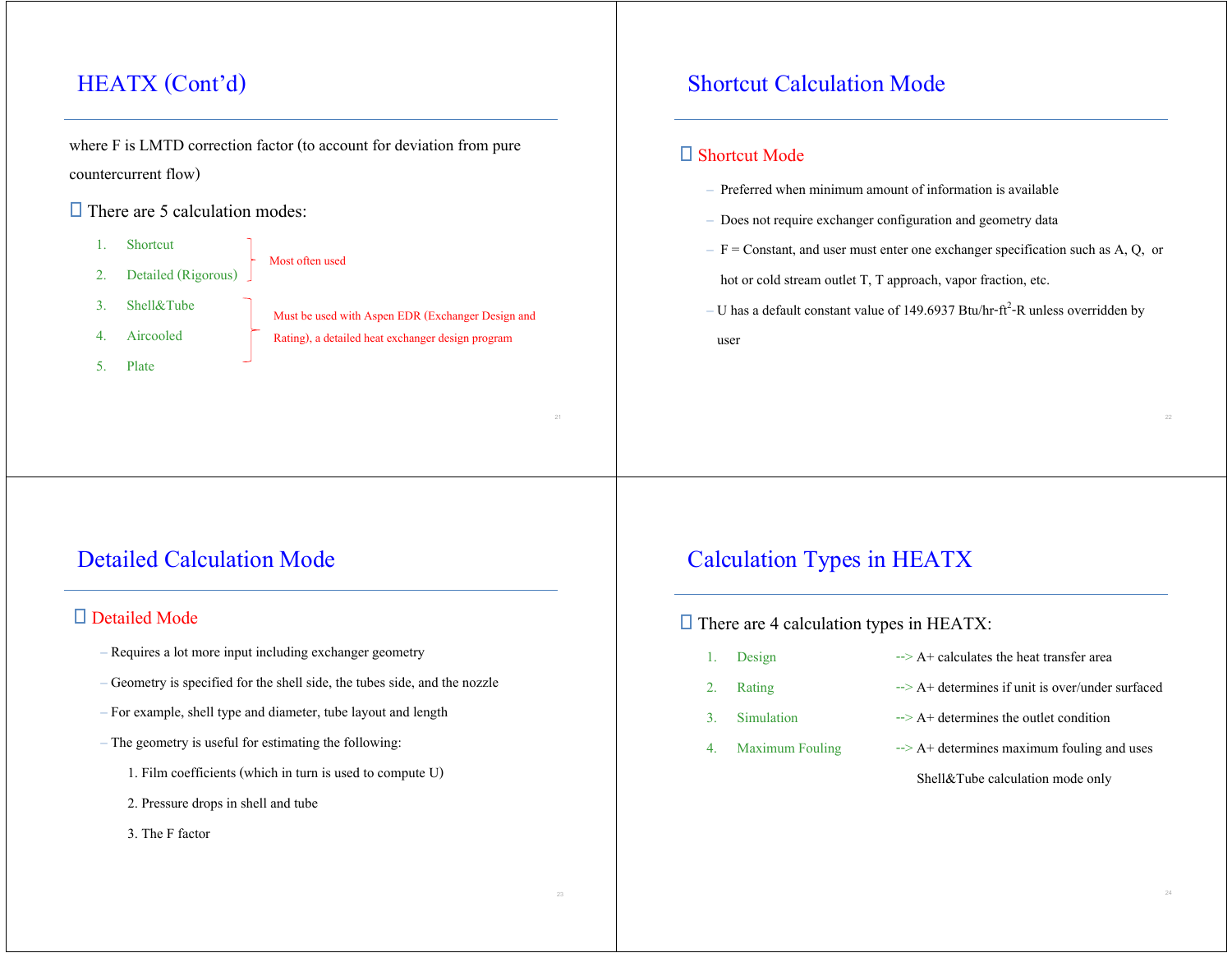### HEATX Input Specifications Sheet



# HEATX Calculation Mode/Type Matrix

|                 | Design                             | Rating                                  | <b>Simulation</b>                | <b>Maximum Fouling</b> |
|-----------------|------------------------------------|-----------------------------------------|----------------------------------|------------------------|
| <b>Shortcut</b> | 1. Specify Q or one<br>outlet spec | 1. Specify Q or one<br>outlet spec      | 1. Specify heat transfer<br>area |                        |
|                 |                                    | 2. Specify actual heat<br>transfer area |                                  |                        |
| <b>Detailed</b> |                                    | 1. Specify Q or one<br>outlet spec      | 1. Specify heat transfer<br>area |                        |
|                 |                                    | 2. Specify actual heat<br>transfer area | 2. Specify flow<br>arrangement   |                        |
|                 |                                    | 3. Specify flow<br>arrangement          |                                  |                        |

#### HEATX Example: Cooling Paraffins with Water



- $\Box$  A hot process stream consisting of paraffins is being cooled with water in a counter-current heat exchanger.
- $\Box$  It is desirable to cool the influent stream to 10 degrees below saturation.

### HEATX Example (Cont'd)

- $\Box$  Use the following heat exchanger data:
	- Hot-side pressure drop = 0.5 psia
	- $-$  Cold-side pressure drop  $= 0.3$  psia
	- Use an overall heat transfer coefficient of 30.0 Btu/hr-ft<sup>2</sup>-R
	- Use IDEAL for process stream and STEAMNBS (steam table) for water

#### Questions:

- 1. Is the process stream all vapor, all liquid, or mixed phase?
	- If 2-phase, what is the vapor fraction?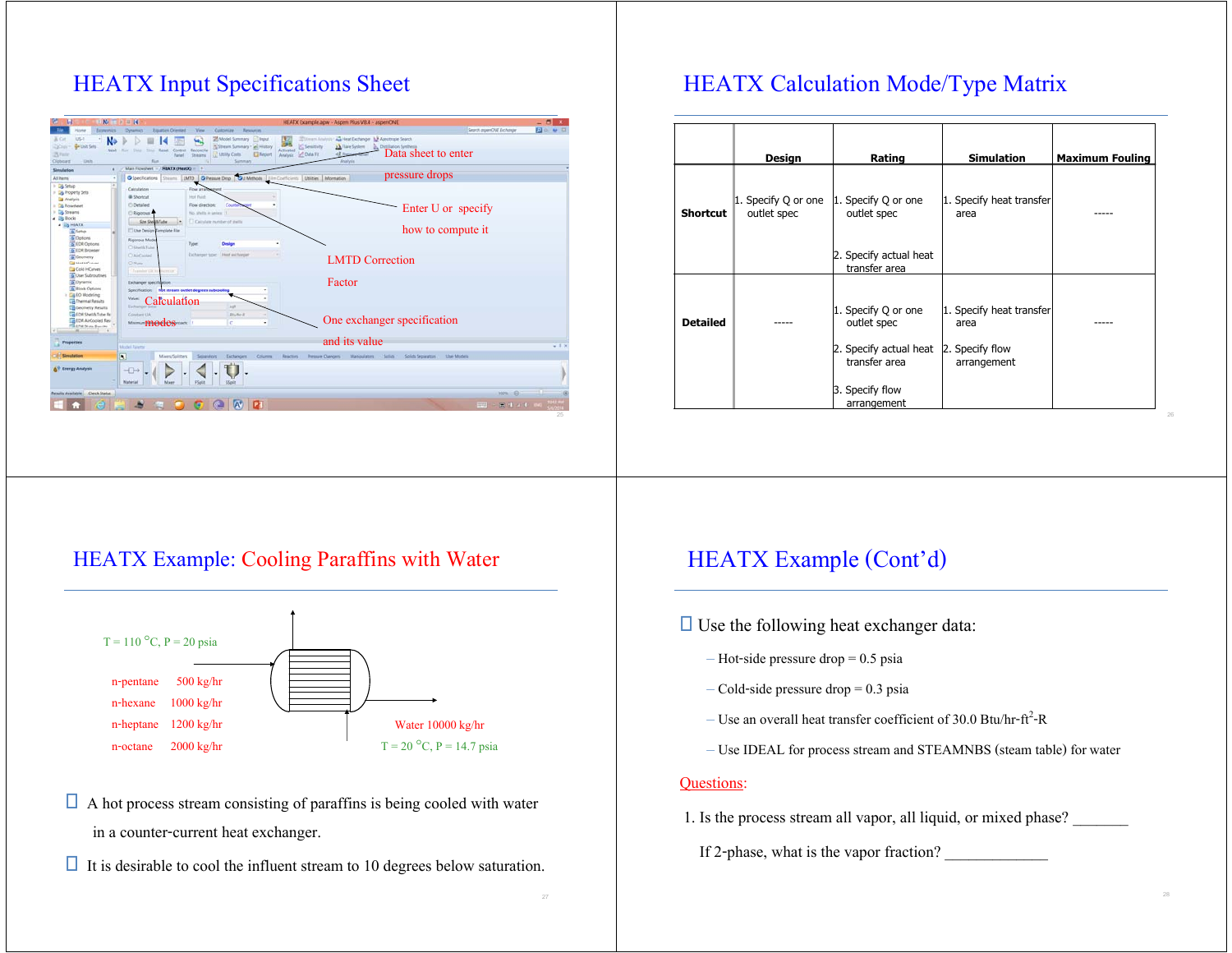### HEATX Example (Cont'd)

#### Questions (Cont'd):

2. What is the saturation temperature of the process stream at the outlet

condition?  $\qquad \qquad \circ \text{C}$ 

- 3. What is the outlet temperature of the cooling water?  $\frac{1}{\sqrt{C}}$
- 4. What is the calculated heat transfer area?  $\frac{1}{2}$  ft<sup>2</sup>
- 5. What is the calculated heat duty? \_\_\_\_\_\_\_\_\_\_\_\_\_\_\_\_ Btu/hr

#### Separation Columns

# DISTL, DSTWU, RADFRAC, EXTRACT, and PETROFRAC



#### DISTL & DSTWU: Short-Cut Distillation Models



### DISTL (Rating) and DSTWU (Design)

#### Configuration:

- 1. A single feed
- 2. Two product streams distillate and bottoms
- 3. A reboiler and a total or partial condenser
- $\Box$  The numbering convention of trays is from top to bottom.
- DISTL performs short-cut rating calculations for a distillation column.
- $\Box$  DSTWU performs short-cut design calculations for a distillation column.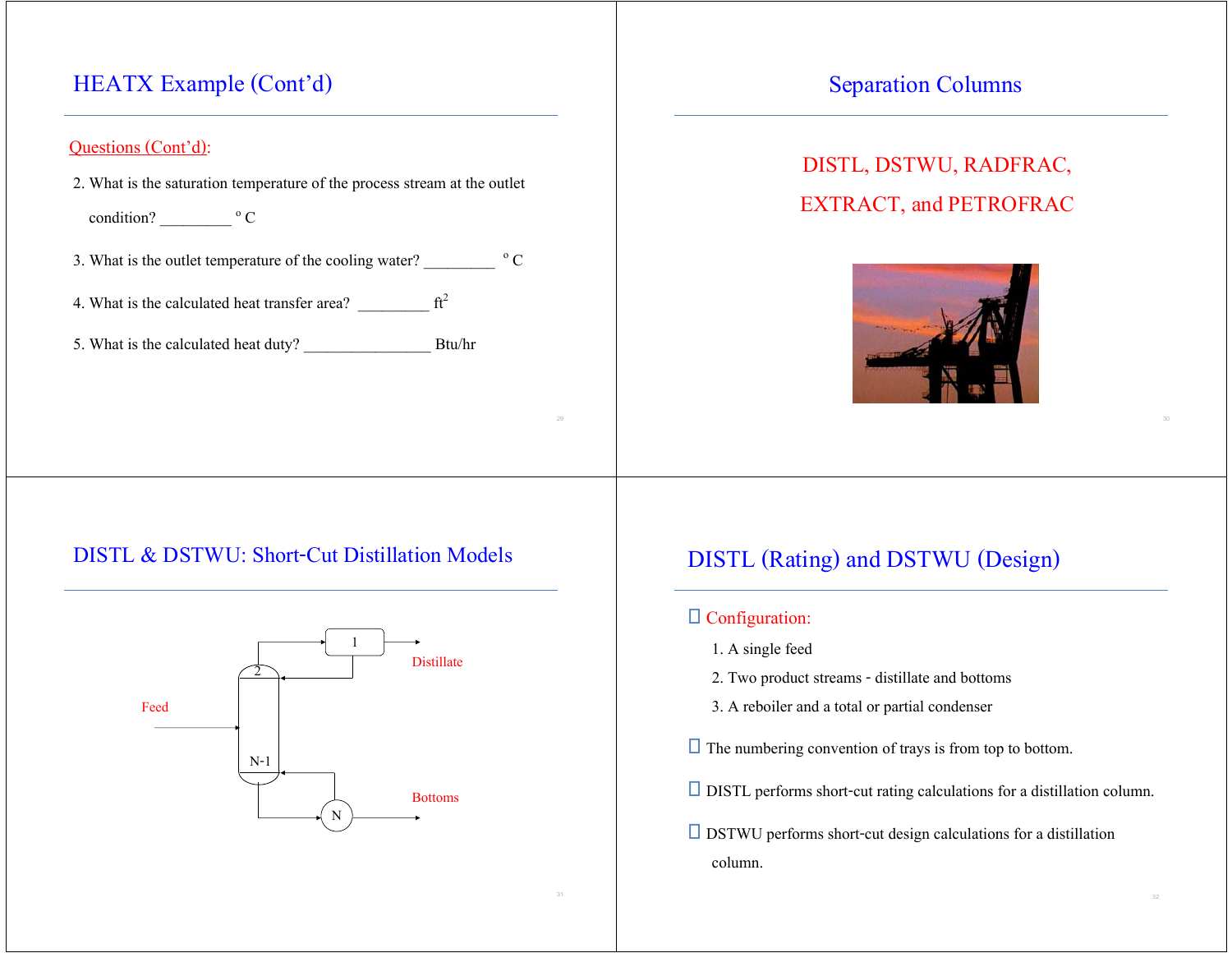### DISTL Input Specifications Sheet



#### DSTWU Input Specifications Sheet



#### Example Problem: Separation of Hydrocarbons



- $\Box$  What property method is appropriate for this simulation?
- RR = 1.5, Distillate/Feed =  $0.4$

 $\Box$  Simulation Results:  $x_{\text{butane}} = 0.998$  (mass) overhead  $x_{\text{toluene}} = 0.149 \text{ (mass) }$ bottoms

### RADFRAC, EXTRACT, PETROFRAC

- $\Box$  Rigorous fractionation models no simplifying assumptions
- $\Box$  Very flexible column configurations
	- Can handle multiple feeds, side-draws (side-products), side strippers, pumparounds, etc.
	- Can perform 2-phase and 3-phase calculations
- **EXECUTE:** RADFRAC is the most important UOM in ASPEN PLUS.
- EXTRACT is used to simulate a liquid-liquid extractor.
- $\Box$  PETROFRAC is used to simulate complex fractionation operations in petroleum refining industry, such as preflash tower, atmospheric crude unit, vacuum unit, and FCC main fractionator.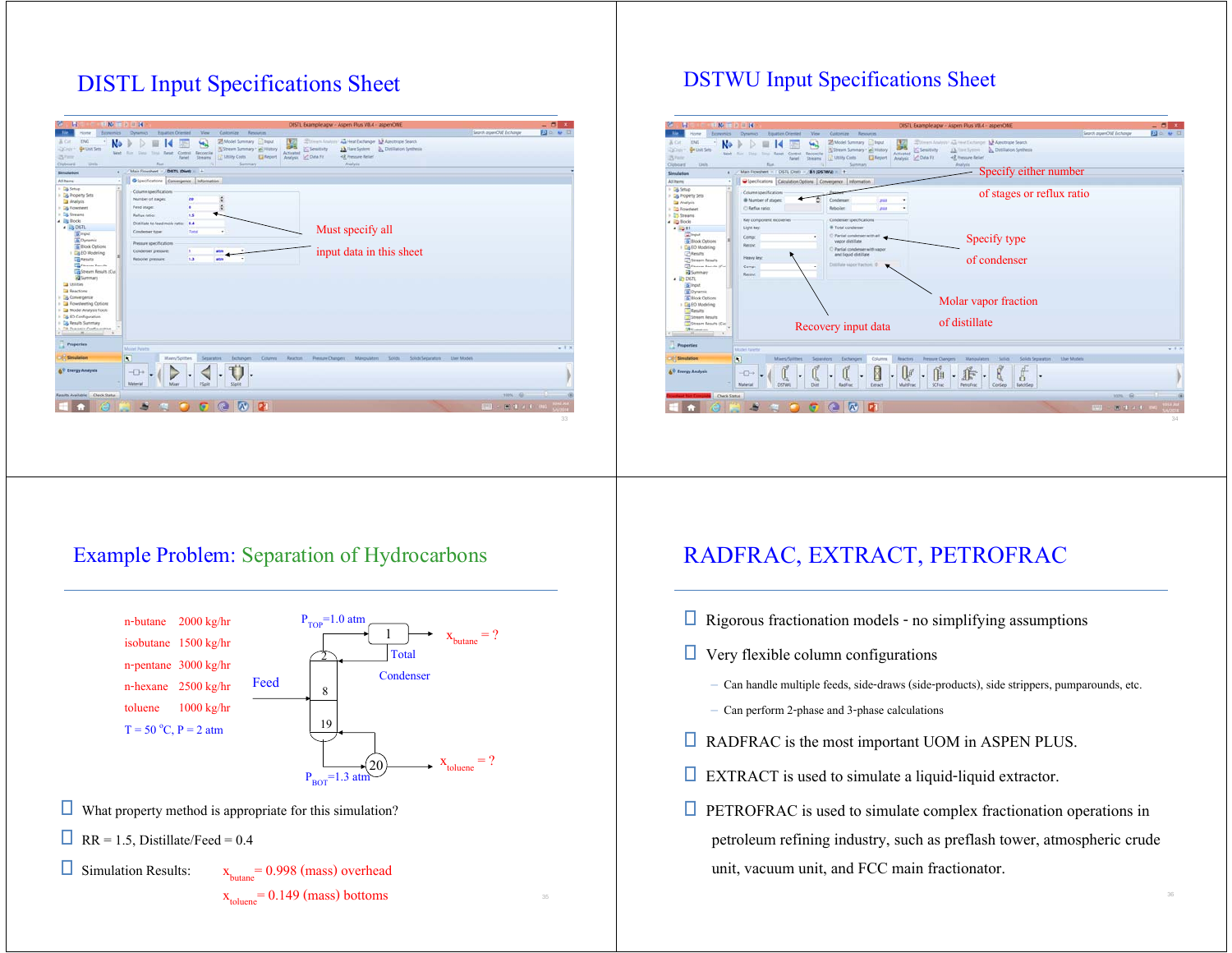#### Reactors

# RSTOIC, RGIBBS, RCSTR, and RPLUG



### RSTOIC (Stoichiometric Reactor)



#### $\Box$  Used to simulate a reactor when:

- Reaction kinetics are unknown or unimportant.
- Stoichiometry is known.
- You can specify the extent of reaction or conversion.

#### **□** Allows multiple reactions:

- Simultaneous reactions (parallel reactions)
- Sequential reactions (reactions in series)

# RSTOIC (Cont'd)

 $\Box$  Two outlet conditions must be specified from:

– Temperature, Pressure, Vapor Fraction, or Heat Duty

#### $\Box$  Heat of Reaction:

- Not required because the value can be calculated from the heat of formations (DHFORM) of reactants and products (default)
- Can be calculated and reported if user chooses to do so
- Can be specified by user to adjust the reactor duty

### RGIBBS (Gibbs Free Energy Equilibrium Reactor)



#### $\Box$  Used to simulate a reactor with:

- single phase (vapor or liquid) chemical equilibrium
- phase equilibrium with no chemical reactions
- simultaneous phase and chemical equilibrium
- $\Box$  Minimizes Gibbs free energy of a chemical system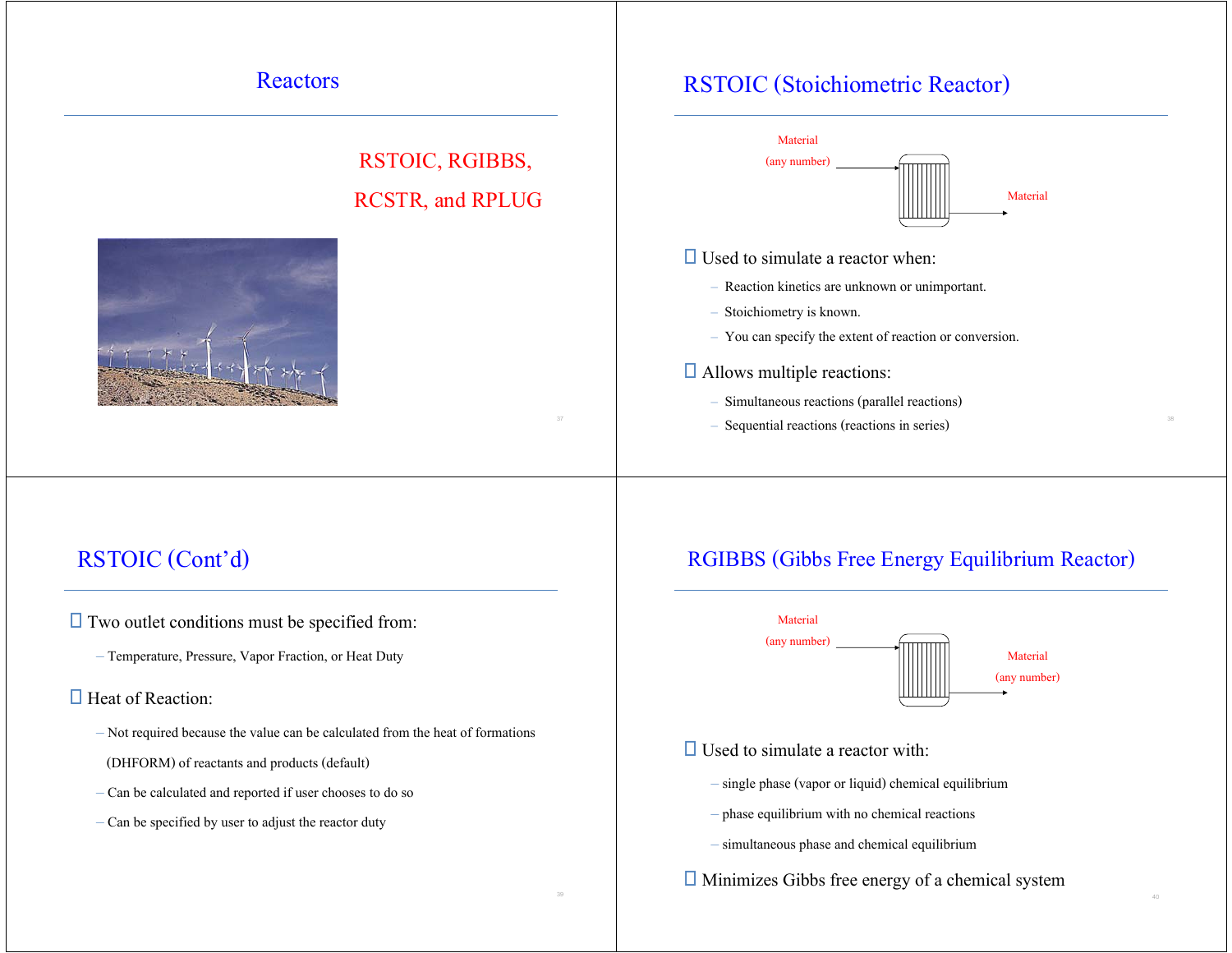### RGIBBS (Cont'd)

- $\Box$  Reactor operating conditions must be specified:
	- Temperature and Pressure or Heat Duty
- $\Box$  Heat of Reaction:
	- Not required but the standard heat of formation (DHFORM) and Gibbs free energy of formation (DGFORM) must be available for all reactants and products
- $\square$  No need to specify stoichiometry or reactions
	- RGIBBS has a built-in logic to determine outlet products and their composition based on Gibbs free energy minimization.

### RCSTR (Continuous Stirred-Tank Reactor)



- $\Box$  Used to simulate a continuous stirred tank reactor with one, two,
	- or three phases
	- –Perfect mixing is assumed
- $\Box$  Can handle both kinetic and equilibrium reactions

### RCSTR (Cont'd)

 $\Box$  User must specify the following input:

- 1. Operating condition pressure and temperature or heat duty
- 2. Type of holdup specification, e.g. reactor volume, residence time, etc.
- 3. Reaction data
	- Type of reactions (rate-controlled or equilibrium) and their kinetics
	- Stoichiometry of reactions

### RPLUG (Plug Flow Reactor)



- $\Box$  Used to simulate a plug flow reactor with one, two, or three phases
	- Perfect mixing is assumed in the radial direction but no mixing in the axial direction
- $\Box$  A coolant stream is optional (co-current or counter-current)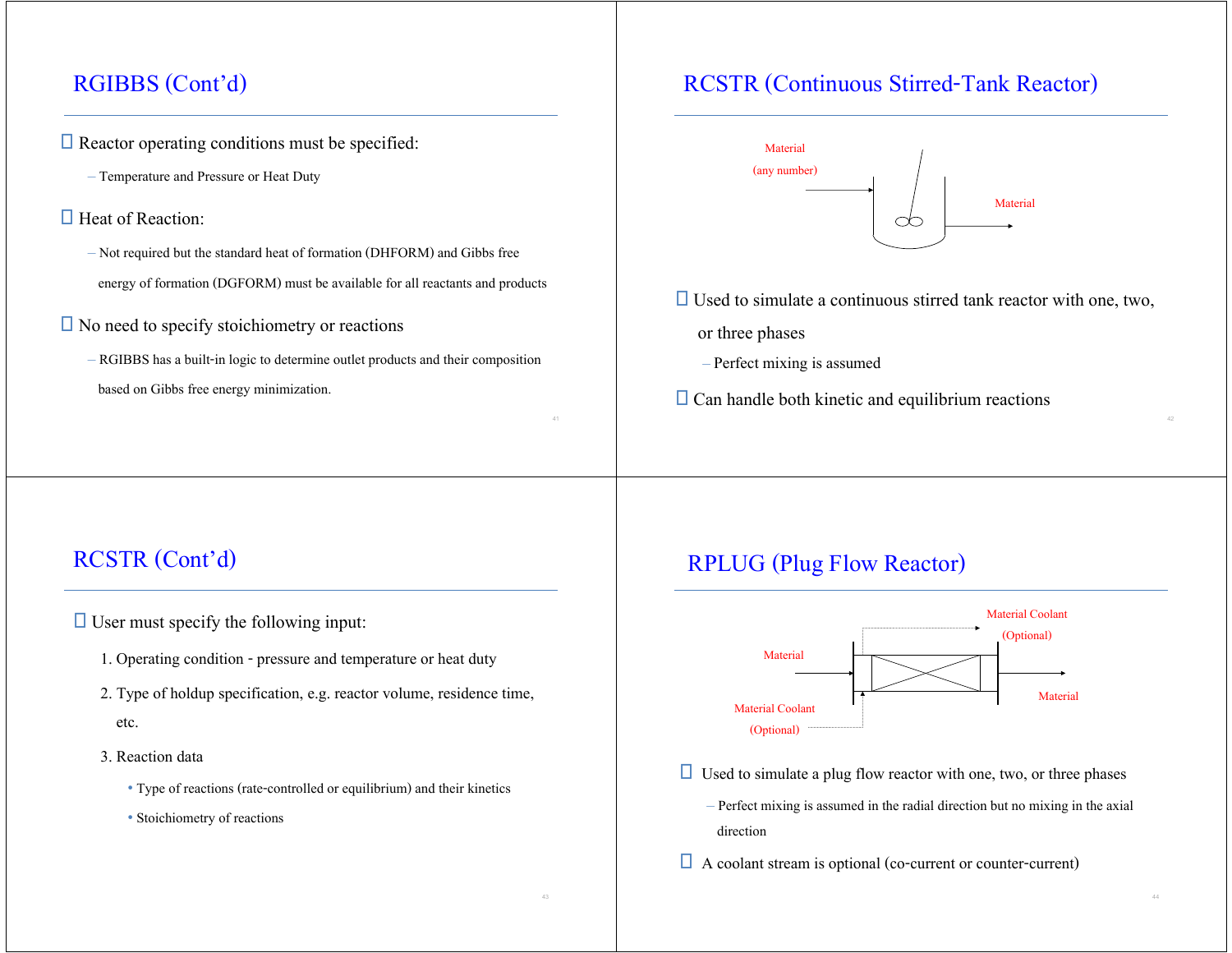# RPLUG (Cont'd)

#### $\Box$  Handle kinetic reactions

 $\Box$  User must specify the following input:

#### 1. Reactor type

- with specified temperature (constant or profile)
- adiabatic
- constant coolant temperature
- with co-current coolant
- with counter-current coolant
- 2. Reactor configuration
	- length, diameter, and single or multiple parallel tubes
- 3. Reaction type and their kinetics (no equilibrium reactions) <sup>46</sup>

### Specifying Reactions in RCSTR and RPLUG

- $\Box$  Reactions for use in RCSTR and RPLUG are specified in the Reactions --> Reactions folder of the Data Browser
- $\Box$  2 types of reactions:
	- Rate-controlled (RCSTR and RPLUG) and equilibrium (only RCSTR)
	- In either case, stoichiometry of each reaction must be specified.
- $\Box$  2 types of kinetics for rate-controlled and equilibrium reactions:
	- Power law expression
	- Langmuir-Hinshelwood-Hougen-Watson (LHHW) expression

# Power Law Kinetics

**Power law expression:** 

 $\mathbf{r} = \mathbf{k} \mathbf{T}^{\mathbf{n}} \mathbf{e}^{-\mathbf{E}/\mathbf{RT}} \prod (\mathbf{C}_{\mathbf{i}})^{\alpha \mathbf{i}}$ 

- where  $\mathbf{r} =$  rate of reaction
	- $k = pre-exponential factor$
	- $T =$  temperature in degrees Kelvin
	- **<sup>n</sup>** = temperature exponent
	- $\mathbf{E}$  = activation energy
	- $\bf{R}$  = universal gas law constant
	- $C_i$  = concentration of component **i**
- $\gg$  molarity (kgmol/m<sup>3</sup>), default  $\gg$  mass concentration (kg/m<sup>3</sup>) » mole fraction or mass fraction» partial pressure (vapor only)

### RCSTR Example: Hydrolysis of Benzoyl Chloride



 $\Box$  The hydrolysis of benzoyl chloride is carried out in a mixture of water and acetone according to:

$$
C_6H_5COCl + H_2O \longrightarrow C_6H_5COOH + HCl
$$

in which the products are benzoic acid and hydrogen chloride.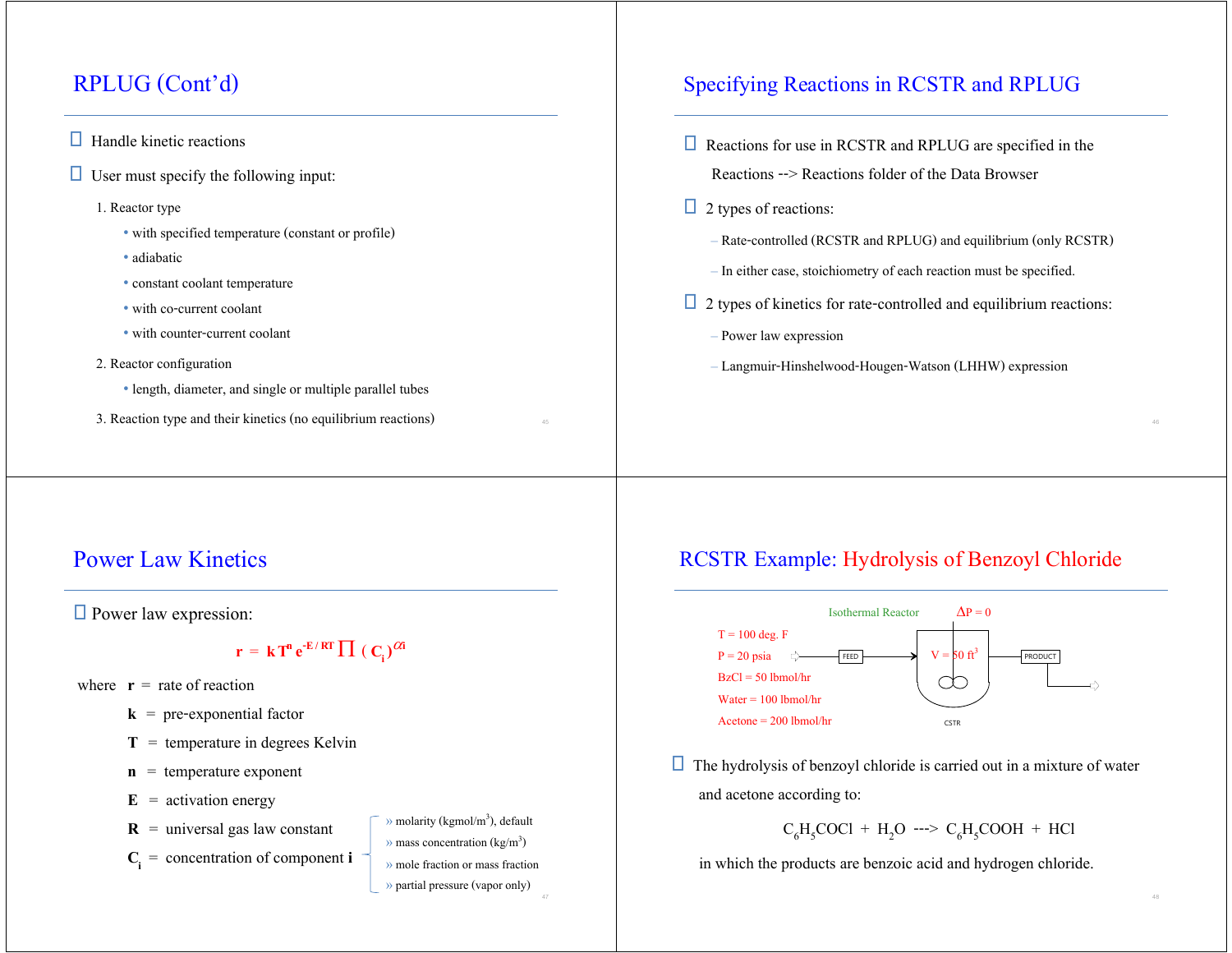# RCSTR Example (Cont'd)

 $\Box$  The reaction is first order in benzoyl chloride and follows the powerlaw kinetic expression as follows:

$$
\mathbf{r}_{\text{BzCl}} = 0.001411 \, \text{e}^{-85.6 \, [\text{cal/gmol}]/RT} \, [\text{BzCl}]
$$

 $\Box$  Use NRTL-RK for property calculations, and estimate any missing values.

#### **Questions:**

- 1. Is the hydrolysis reaction exothermic or endothermic?
- 2. What is the heat of reaction at  $100 \text{ °F}$  ?

# RCSTR Example (Cont'd)

. . . . . . . . .

|                                            | Questions (Cont'd):                                                                                                                                                                                                                                        |
|--------------------------------------------|------------------------------------------------------------------------------------------------------------------------------------------------------------------------------------------------------------------------------------------------------------|
|                                            | 3. Product composition?                                                                                                                                                                                                                                    |
|                                            | 4. What are the component pairs whose NRTL interaction parameters are                                                                                                                                                                                      |
|                                            | retrieved from databanks?                                                                                                                                                                                                                                  |
|                                            | 5. What are the component pairs whose NRTL parameters are estimated                                                                                                                                                                                        |
|                                            |                                                                                                                                                                                                                                                            |
|                                            | 6. Estimated NRTL values?<br><u> 1980 - Jan Barbara Barbara, masa ka</u>                                                                                                                                                                                   |
|                                            |                                                                                                                                                                                                                                                            |
|                                            | 50                                                                                                                                                                                                                                                         |
|                                            |                                                                                                                                                                                                                                                            |
|                                            |                                                                                                                                                                                                                                                            |
|                                            | $\begin{array}{l} \displaystyle \frac{\Delta}{\epsilon} \lim_{\epsilon \to 0} \lim_{\epsilon \to 0} \epsilon \end{array}$ of $\ell$<br>B.O<br>El feset Analysi af Data Fil<br>$\frac{1}{2}$ in the set of $\frac{1}{2}$<br>4 PD Component Rev. Catalog and |
|                                            | Reaction tab in RCSTR<br>RCSTR Example apw - Aspen Plus VR 4 - aspenON                                                                                                                                                                                     |
|                                            | - 45 Heat Enthanger 12 Assolinge Search<br>$N \rightarrow$<br>25 Model Su<br>異<br>D<br>Actualist Chevrolet<br>A Fore System By Distillation Sy<br>School Summary 1 all History<br>A Links Costs<br><b>El Feport</b><br>42 Pressure Relief                  |
|                                            | a PSD Component Atts.   Littity   Catalyst   Information<br>n.                                                                                                                                                                                             |
| <b>AFR</b>                                 |                                                                                                                                                                                                                                                            |
| <b>DECSTI</b>                              | 0 Day                                                                                                                                                                                                                                                      |
| <b>SEE</b> Day                             | Specifications tab                                                                                                                                                                                                                                         |
| <b>Witness</b><br>Da no<br><b>CA heads</b> | in RCSTR                                                                                                                                                                                                                                                   |
| ä                                          |                                                                                                                                                                                                                                                            |
|                                            |                                                                                                                                                                                                                                                            |
|                                            |                                                                                                                                                                                                                                                            |
|                                            |                                                                                                                                                                                                                                                            |
|                                            | $\overline{t}$                                                                                                                                                                                                                                             |
|                                            | $ \overline{U}$ .                                                                                                                                                                                                                                          |

ter) is work?

|                                                                                                                                                                                            |                                                                                                                                                                                                                                          | <b>Specify kinetic parameters</b>                                                                                                                                                          |                                                                                              |
|--------------------------------------------------------------------------------------------------------------------------------------------------------------------------------------------|------------------------------------------------------------------------------------------------------------------------------------------------------------------------------------------------------------------------------------------|--------------------------------------------------------------------------------------------------------------------------------------------------------------------------------------------|----------------------------------------------------------------------------------------------|
| <b>B</b> H<br>内 一 四 三 四<br>$N+$ $\longrightarrow$<br><b>Kortus</b><br>Economics                                                                                                            | $=14$<br>Equation Oriented<br>View<br><b>Cotomor</b><br>Besources<br>Dynamics                                                                                                                                                            | of a reaction<br>more Search                                                                                                                                                               | $-0$ $-$<br><b>DO # B</b><br>Search asperCIVE Exchange                                       |
| <b>ENG</b><br>N<br>& O.E.<br><b>C</b> Linit Sets<br>L'aCorp +<br>Next:<br>23 Partie<br><b>Ushi</b><br>Olaboard                                                                             | Model Summary <b>Ingsat</b><br>m.<br>Sisteam Summary 1 and History<br>line: Retet Control<br>Garciana' (66<br>E Report<br><b>Unity Costs</b><br>Parell:<br><b>Simparing</b><br><b>Bus</b><br>Summary                                     | <b>COMMAN AN</b><br>C Servitury<br>Dalilation Synthesis<br>A Flare System.<br>Activated<br><2 Pressure Relief<br>Let Data<br>Analysis<br>Analysis                                          | Specify stoichiometry                                                                        |
| Simulation<br>All Items                                                                                                                                                                    | Main Finesheet - R-1 (POWERLAW) - +<br>OStochiometry O'Chetic Environme Activity Information                                                                                                                                             |                                                                                                                                                                                            | of a reaction                                                                                |
| and Please party<br><b>B</b> Flowsheet<br>- Eg Streams<br>a illa Books<br><b>A</b> 28 CSTR<br>g) Setup<br>Convergence                                                                      | 1) BEN-CLIMOSED: + WATER/MOSED: - > BEN-ACIO/MOSED: + HCLE *<br><b>Rear (yol)</b><br>Reacting phase:<br>Lipad<br>Rate basic<br>Power Law kinetic expression<br>$+$ -(E/R)(1/T-1/To)<br>If To is specified:<br>Kinetic factor<br>$-4.001$ | ٠<br>$\circ$<br><b>Edit lleaction</b>                                                                                                                                                      |                                                                                              |
| <b>G</b> User Subroutine<br><b>G</b> Dynamic<br><b>D</b> Block Options<br>+ D& EO Modeling<br><b>B</b> Retails<br><b>Ca Stream Results</b><br>Stream Results (Cus)<br><b>B</b> Summary     | If To is not specified: Kinetic factor +47.7<br>0.001411<br>$\circ$<br>85.6<br>cal/mol<br>٠<br>To<br>×<br>$\bullet$<br>(Ci) basic<br>Molarity<br>٠                                                                                       | Edit Reactions<br>$^{\circ}$<br>Reaction No:<br>Reaction<br><b><i><u>Reactants</u></i></b><br>Solids<br>Coefficient<br>Component.<br>Exportent<br><b>BEN-CL</b><br>и<br><b>WATER</b><br>-1 | Kingtig<br>$\blacksquare$<br>Coefficient<br>Exportent<br>Component<br><b>BEN-ACIO</b><br>HCL |
| <b>Utilities</b><br>A <b>ill feactions</b><br>$-1.88 - 1.$<br><b>B</b> Input<br><b>To Results</b><br><b>2 FO</b> Variables<br>Convergence<br><b>Ca</b> Flowsheeting Options<br>M<br>$-114$ | Create a reaction set<br>from Data Browser                                                                                                                                                                                               | No.                                                                                                                                                                                        | Close                                                                                        |
| <b>Properties</b>                                                                                                                                                                          | Middel Palema                                                                                                                                                                                                                            |                                                                                                                                                                                            | $-0.9$                                                                                       |
| <b>Constation</b>                                                                                                                                                                          | $\overline{\mathbf{R}}$<br>Mixers/Satirters<br>Separators<br>Exchangers:<br>Columni                                                                                                                                                      | Reactors<br><b>Pressure Changers</b><br>Mampulators<br>Sovin<br>Scyldt Separators                                                                                                          | Lisar Models                                                                                 |
| <b>AV Energy Analysis</b>                                                                                                                                                                  | $\neg$<br>Material<br>Mixer<br>PSpit<br>SSpitz                                                                                                                                                                                           |                                                                                                                                                                                            |                                                                                              |
| Results Available (problem not yet run)  Oseck Status                                                                                                                                      |                                                                                                                                                                                                                                          |                                                                                                                                                                                            | 22.202                                                                                       |
|                                                                                                                                                                                            | $\Lambda^*$<br>D.<br><b>IG</b><br>œ.                                                                                                                                                                                                     |                                                                                                                                                                                            | <b>BOOT - BUT J &amp; ING THINK</b>                                                          |

51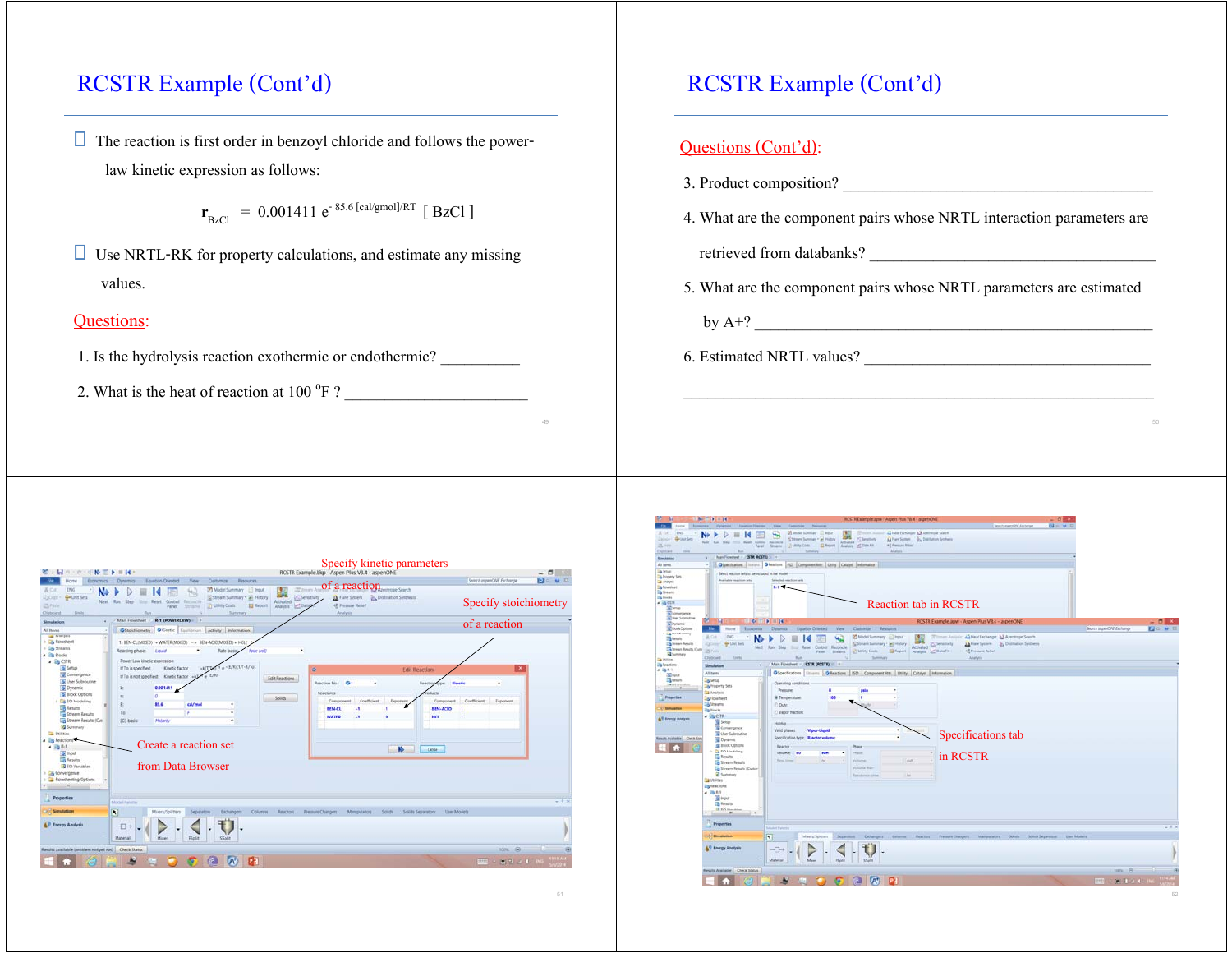#### Pressure Changers

#### PUMP and COMPR



#### PUMP



- $\Box$  Designed to handle a single liquid phase, but can check 2 or 3 phases
	- in the outlet stream
- $\Box$  Can be used to simulate a pump or a hydraulic turbine.

 $\Box$  Calculates

- either the power requirement or the power produced, given an outlet pressure specification
- or the outlet pressure, given a power specification.
- $\Box$  Performance curves can be specified to determine outlet condition

### **COMPR**



- $\Box$  Designed to handle one phase as well as multiple phases
- $\Box$  Can be used to simulate the following:
	- An isentropic compressor/turbine
	- An isentropic centrifugal compressor
	- A polytropic centrifugal compressor
	- A polytropic positive displacement compressor

# COMPR (Cont'd)

#### $\Box$  Calculates

- either the power requirement or the power produced, given an outlet pressure specification
- or the outlet pressure, given a power specification.
- $\Box$  Performance curves can be specified to determine outlet condition